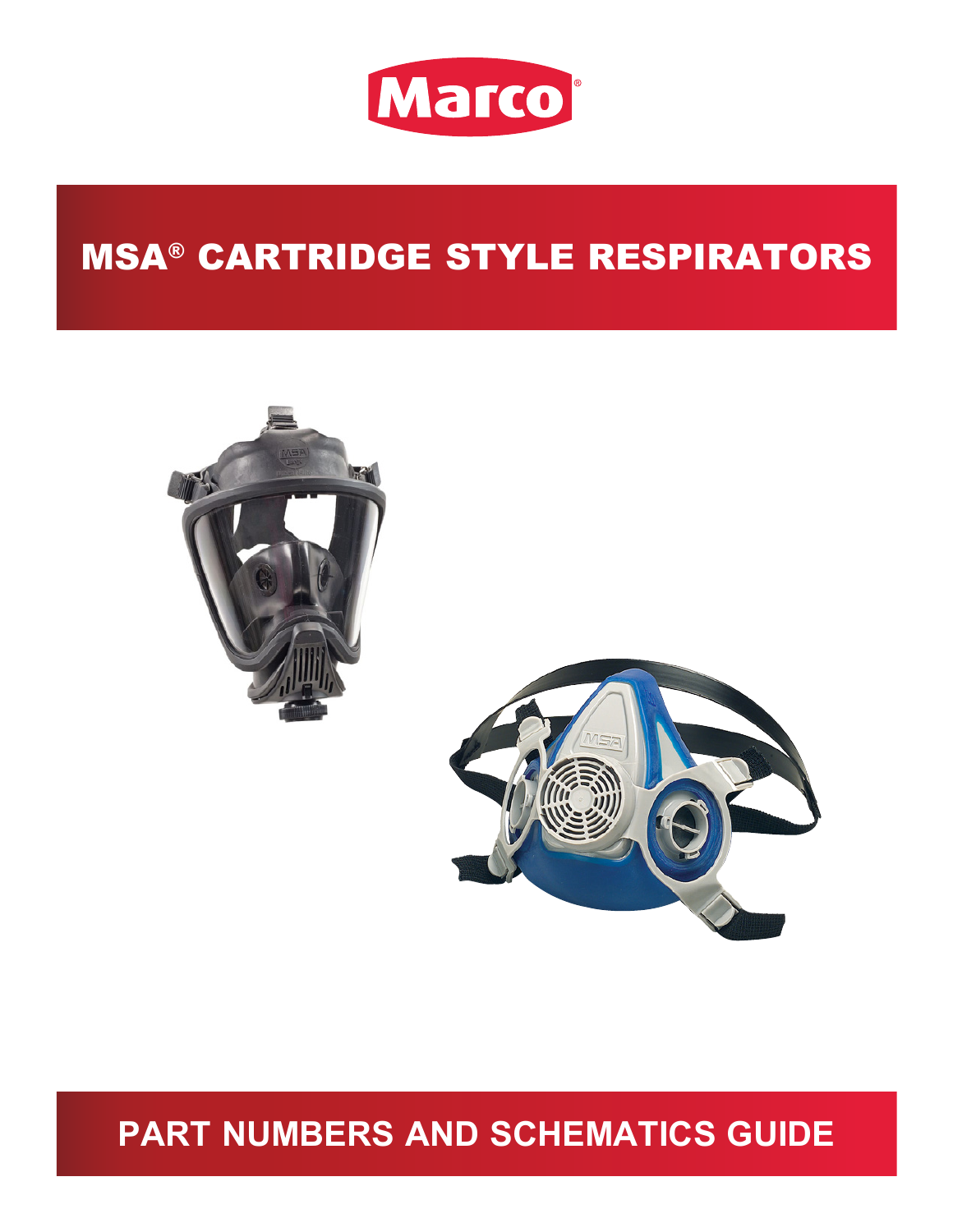#### **Company Profile**

Since 1944, Marco has developed a strong tradition of providing innovative and reliable products and services to the surface preparation and protective coatings industries. We are the world's premier provider of Abrasives, Blasting Equipment, Coating and Painting Equipment, Engineered Systems, Rental Equipment, Safety Equipment, Service, and Repair.

Through innovative designs and a total commitment to quality, Marco manufactures products that increase production rates, create a safer workplace, and reduce maintenance costs. Marco's industry experience, manufacturing capabilities, legendary customer service, product availability, logistics services, and technology leadership is your assurance that we deliver high quality products and services, providing the best value to you, our customer.

#### **The Marco Difference**

- **Industry Experience** With Marco on your team, you have access to expertise which can only come from decades of industry leadership. We have organized our engineering department, production specialists, customer operations, and safety support into a "Center of Competence." As a Marco customer, you have access to hundreds of years of cumulative experience related to your operations.
- **Manufacturing Excellence** Marco is a U.S. based, ISO 9001:2008 certified manufacturer of equipment for the Surface Preparation and Protective Coatings industries. Marco's engineers benchmark the industry to ensure that we design and manufacture superior products that set the "Gold Standard" for performance, safety, and quality.
- **Legendary Customer Service** Marco's legendary customer service team is staffed by friendly, highly-trained individuals who are focused on providing the highest level of product support, order accuracy, and customer satisfaction.
- **Product Availability** We stock over 10,000 SKU's and have over 45 shipping locations to serve North American and International markets for all major brands of blasting and painting equipment. As the largest provider of surface preparation and protective coatings equipment in the world, our inventory levels and product availability are unmatched.
- **Logistics Services** Marco's in-house logistics team is dedicated to moving your shipment anywhere in the world. We move over 14,000 truckloads every year, allowing you to save on freight costs by leveraging our buying power. Lower your process costs with a single invoice, which includes product and freight.
- **Technology Leadership** Our website provides: Operator's Manuals, Part Numbers and Schematics Guides, MSDS information, and Features, Advantages, and Benefits Guides, providing access to information 24/7. Our Extranet application allows you to receive quotes and place orders online. Our Intranet maintains a complete record of your purchase history to assist with ongoing support of your existing equipment and future purchasing decisions.

#### **Vision Statement**

Marco is the world's premier provider of Abrasives, Blasting Equipment, Coating and Painting Equipment, Engineered Systems, Rental Equipment, Safety Equipment, Service, and Repair.

#### **Mission Statement**

Marco provides strong leadership and innovation to the surface preparation and protective coatings industries We dedicate our efforts to the continuous improvement of our products, services, processes, people, and most importantly, the quality of our customer's experience.

#### **Quality Policy**

Marco is committed to providing superior quality in the design, manufacturing, distribution, rental, service, and repair of our products. Our ISO 9001:2008 certification extends throughout all operations in all locations. Continuous improvement of our processes and supply chain Integration comprise the core of our business strategy for delivering exceptional quality and value in all Marco products and services.

#### **Management Philosophy**

We are a company dedicated to the success of every customer and associate. We discuss, debate, challenge, measure, and test our ideas. We will be boundless and limitless in our passion to improve. Through sound leadership and dedicated associates, we will ensure a long term, profitable future for Marco, our associates, customers, and suppliers.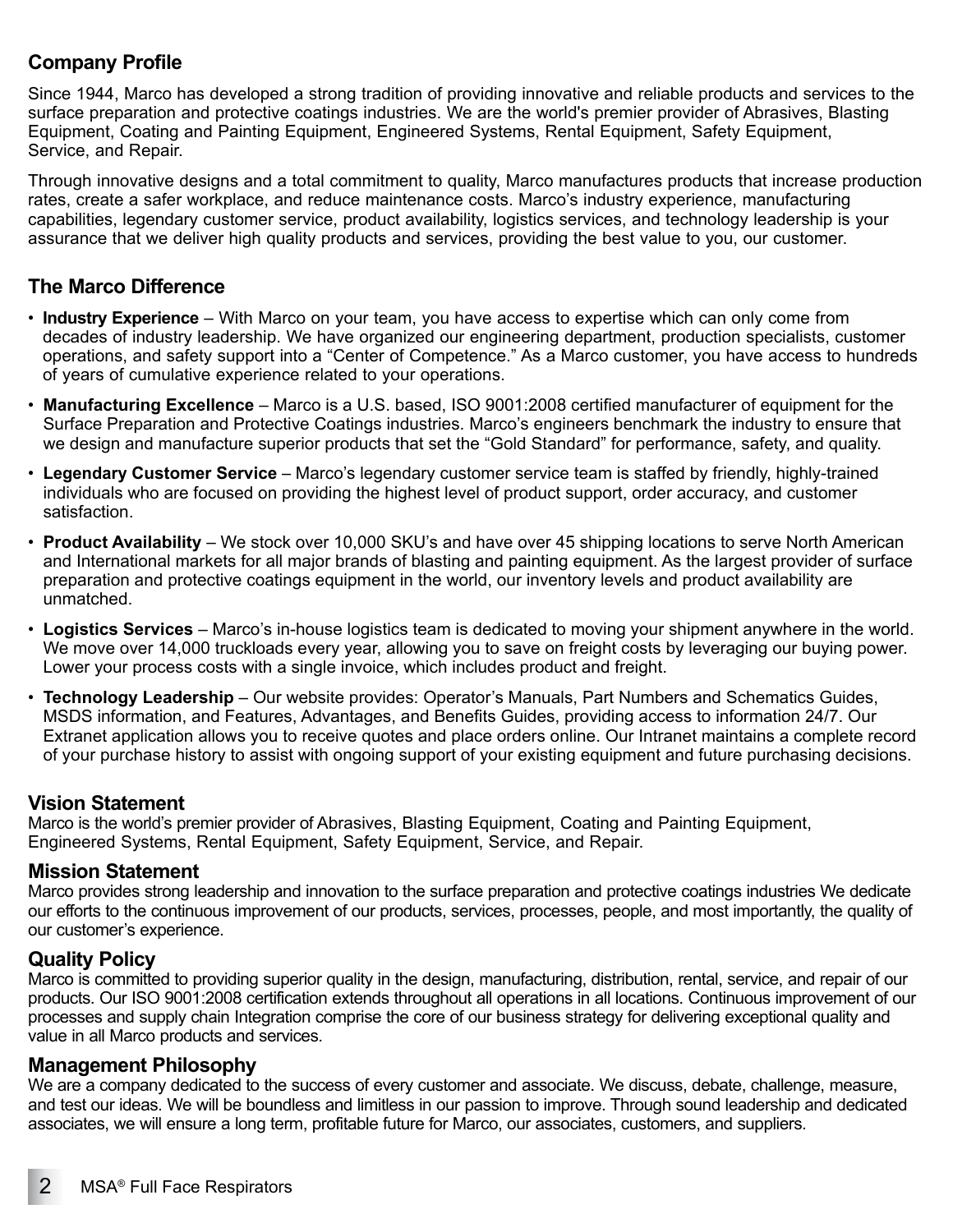### **TABLE OF CONTENTS**

| <b>MSA<sup>®</sup> Full Face Respirators  4</b>                     |
|---------------------------------------------------------------------|
| MSA <sup>®</sup> Resiprator Cartridges & Filters 5                  |
| MSA <sup>®</sup> Ultra-Twin <sup>®</sup> Full Face Respirator6-7    |
| MSA <sup>®</sup> Ultra Elite <sup>®</sup> Full Face Respirator. 8-9 |
| <b>MSA<sup>®</sup> Advantage 200 LS Half Face</b>                   |
| MSA <sup>®</sup> Resiprator Cartridges & Filters 11                 |
| Optional Accessories 12                                             |
| Maintenance Notes 13-15                                             |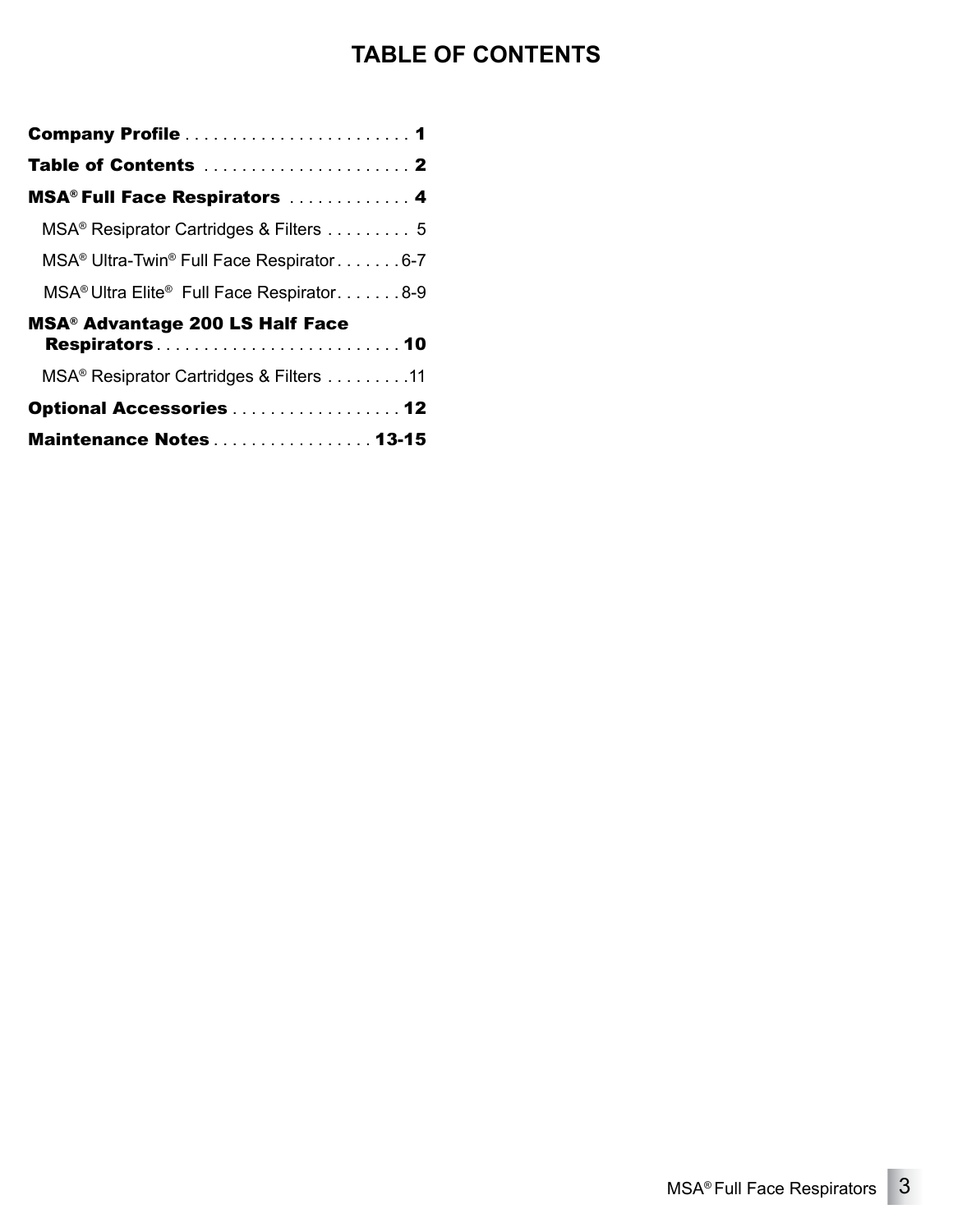|  |                               | <b>MSA<sup>®</sup> ULTRA-TWIN<sup>®</sup> FULL FACE RESPIRATOR</b> |           |                       |          |
|--|-------------------------------|--------------------------------------------------------------------|-----------|-----------------------|----------|
|  | <b>Part</b><br><b>Numbers</b> | Size                                                               | Face Mask | Facepiece<br>Material | U.O.M.   |
|  | 10MSA480259                   | Small                                                              | Full      | Silicone              | One Each |
|  | 10MSA480259                   | Medium                                                             | Full      | Silicone              | One Each |
|  | 10MSA480267                   | Large                                                              | Full      | Silicone              | One Each |
|  | 10MSA471298                   | Small                                                              | Full      | Hycar                 | One Each |
|  | 10MSA471286                   | Medium                                                             | Full      | Hycar                 | One Each |
|  | 10MSA471310                   | Large                                                              | Full      | Hycar                 | One Each |

|  |                               | <b>MSA<sup>®</sup> ULTRA ELITE® FULL FACE RESPIRATOR</b> |           |                             |          |
|--|-------------------------------|----------------------------------------------------------|-----------|-----------------------------|----------|
|  | <b>Part</b><br><b>Numbers</b> | Size                                                     | Face Mask | ပ္ပ<br>Facepiec<br>Material | U.O.M.   |
|  | 10MSA10016755                 | Small                                                    | Full      | Silicone                    | One Each |
|  | 10MSA10016756                 | Medium                                                   | Full      | Silicone                    | One Each |
|  | 10MSA10016757                 | Large                                                    | Full      | Silicone                    | One Each |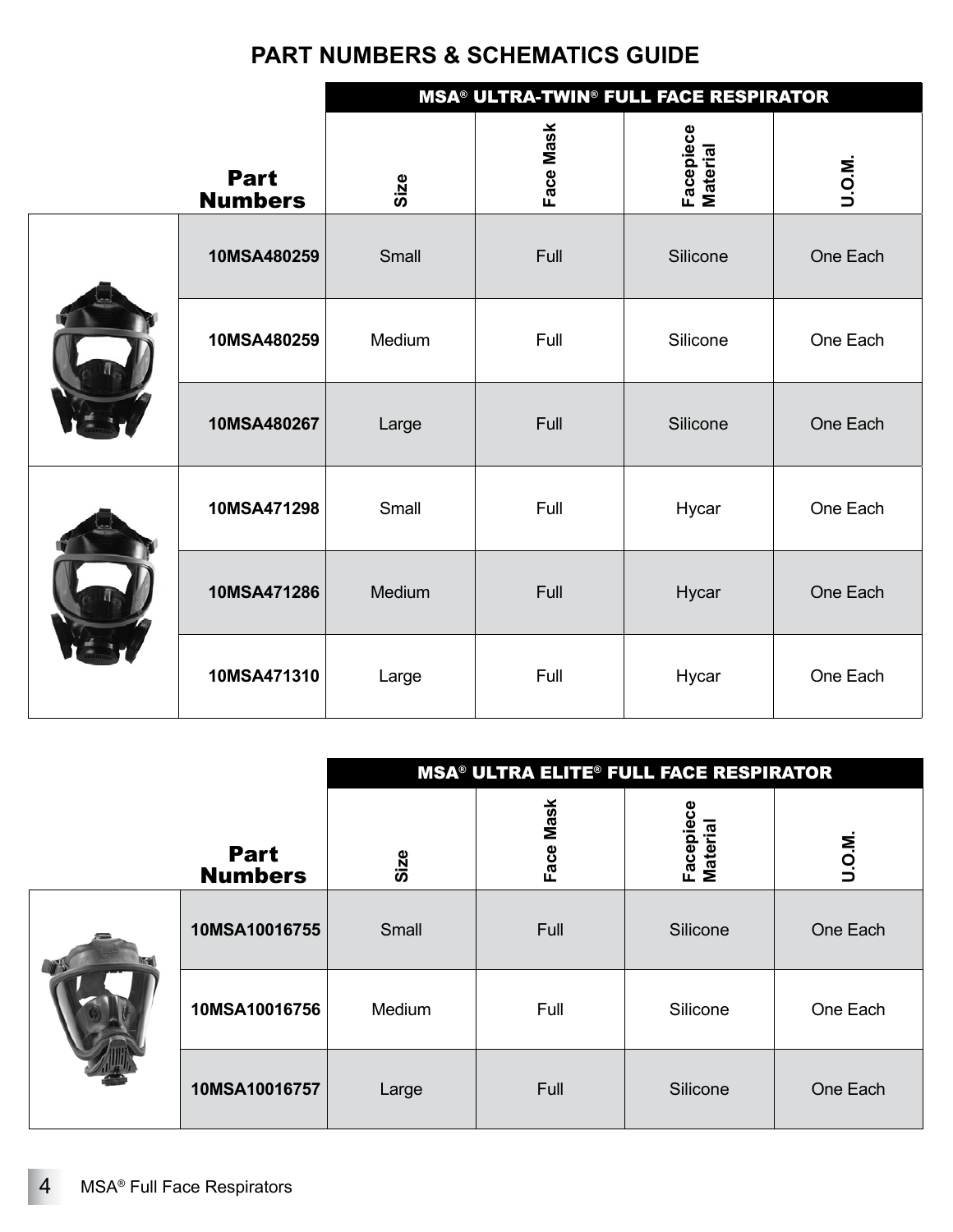|                               | <b>MSA<sup>®</sup> FULL FACE RESPIRATOR CARTRIDGES &amp; FILTERS</b>                                                                                  |                                             |            |
|-------------------------------|-------------------------------------------------------------------------------------------------------------------------------------------------------|---------------------------------------------|------------|
| <b>Part</b><br><b>Numbers</b> | Description                                                                                                                                           | Color                                       | U.O.M.     |
| 10MSA815178                   | Organic Vapor Cartridge with<br>P100 Particulate Filter                                                                                               | <b>Pink and Black Label</b>                 | 6/Package  |
| 10MSA815180                   | Organic Vapor, Chlorine, Sulfur<br>Dioxide, Chlorine Dioxide, Hydrogen<br>Chloride, Hydrogen Sulfide Cartridge<br>with P100 Particulate Filter        | Pink and Yellow<br>Label                    | 6/Package  |
| 10MSA815181                   | Ammonia and Methylamine Cartridge<br>with P100 Particulate Filter                                                                                     | <b>Pink and Green</b><br>Label              | 6/Package  |
| 10MSA815182                   | Multi-Purpose Cartridge<br>with P100 Particulate Filter                                                                                               | <b>Pink and Olive Label</b>                 | 6/Package  |
| 10MSA464031                   | Organic Vapor Cartridge                                                                                                                               | <b>Black Lid with</b><br><b>Black Label</b> | 10/Package |
| 10MSA464046                   | Organic Vapor, Chlorine, Sulfur<br>Dioxide, Chlorine Dioxide, Hydrogen<br>Chloride, Hydrogen Sulfide Cartridge<br>with R95 and N95 Particulate Filter | Yellow Lid with<br><b>Yellow Label</b>      | 10/Package |
| 10MSA464033                   | Ammonia and Methylamine Cartridge<br>with R95 and N95 Particulate Filter                                                                              | <b>Green Lid</b><br>with Green Label        | 10/Package |
| 10MSA492790                   | Multi-Purpose Cartridge<br>with R95 and N95 Particulate Filter                                                                                        | Olive Lid<br>with Olive Label               | 10/Package |
| 10MSA815175                   | P <sub>100</sub> Particulate Filter                                                                                                                   | <b>Pink Lid</b>                             | 10/Package |
| 10MSA816662                   | N95 Particulate Filter                                                                                                                                | White                                       | 10/Package |
| 10MSA489353                   | Reusable Snap-On Cover                                                                                                                                | <b>Black</b>                                | One Each   |

*101V497 – Flyer – MSA® Full Face Respirator Cartridge and Filter Reference Chart*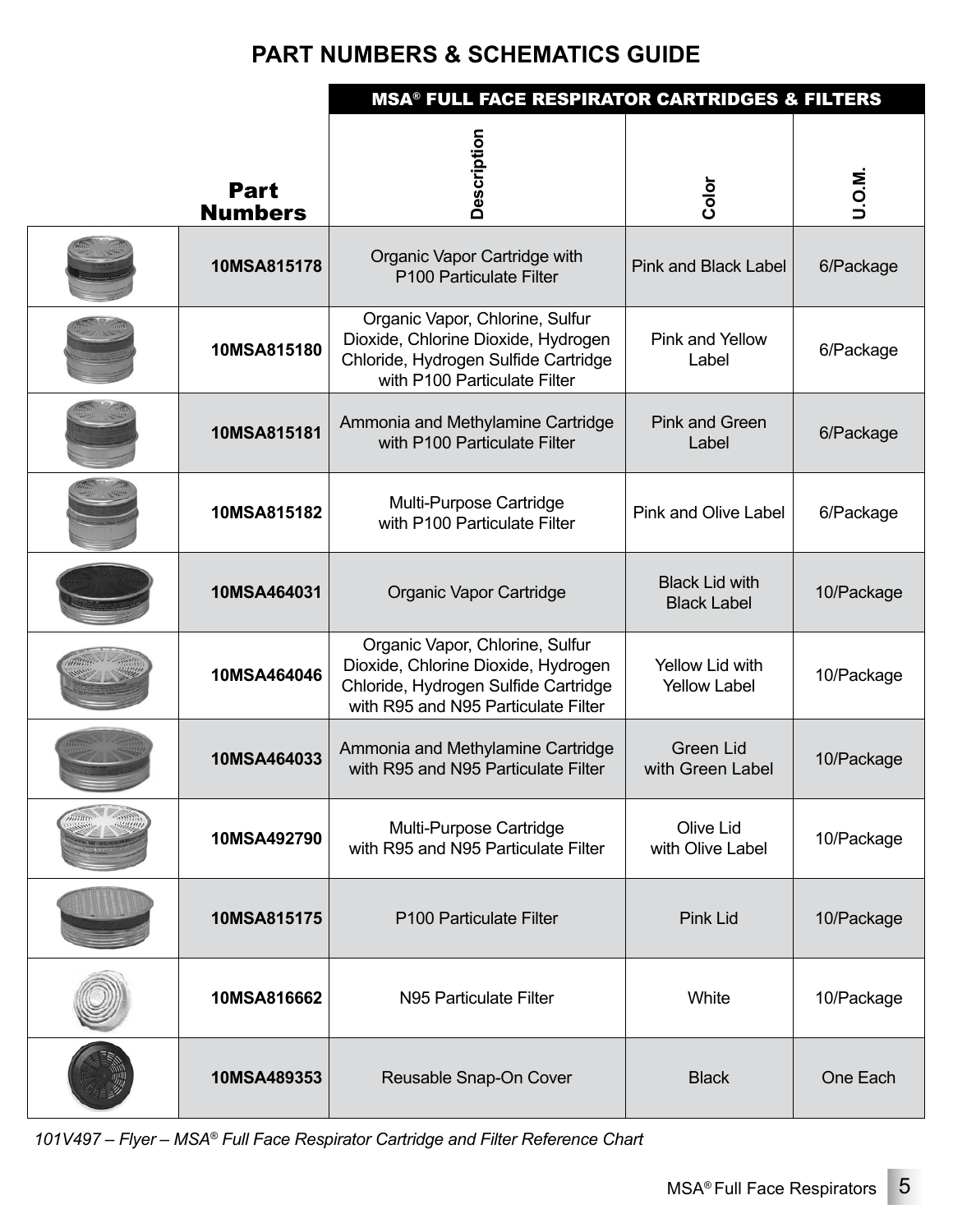### **MSA® Ultra-Twin® Full Face Respirator**

| Item # Part #  |                                                          | <b>Description</b>                                                                                                                                                   |
|----------------|----------------------------------------------------------|----------------------------------------------------------------------------------------------------------------------------------------------------------------------|
| Fig. 1         |                                                          |                                                                                                                                                                      |
| $\mathbf{1}$   | 10MSA96662                                               | <b>Buckle for Harness</b>                                                                                                                                            |
| $\overline{2}$ | 10MSA466202<br>10MSA480214<br>10MSA471587<br>10MSA480216 | Facepiece Blank, Medium, Black, Hycar<br>Facepiece Blank, Medium, Black, Silicone<br>Facepiece Blank, Large, Black, Hycar<br>Facepiece Blank, Large, Black, Silicone |
| $\mathfrak{S}$ | 10MSA96677                                               | Lens                                                                                                                                                                 |
| 4              | 10MSA47090<br>10MSA462709<br>10MSA470910                 | Lens Ring, Small, Gray<br>Lens Ring, Medium, Black<br>Lens Ring, Large, Gold                                                                                         |
| 5              | 10MSA60532                                               | Screw (Two Required)                                                                                                                                                 |
| 6              | 10MSA458212                                              | Clamp                                                                                                                                                                |
| $\overline{7}$ | 10MSA96666                                               | <b>Retainer Ring</b>                                                                                                                                                 |
| 8              | 10MSA488875                                              | Speaking Diaphragm                                                                                                                                                   |
| 9              | 10MSA629935                                              | O-Ring                                                                                                                                                               |
| 10             | 10MSA473699                                              | Speaking Diaphragm Housing                                                                                                                                           |
| 11             | 10MSA47038                                               | Speaking Diaphragm Assembly<br>(Includes Item #'s: $6, 7, 8, 9$ , and $10$ )                                                                                         |
| 12             | 10MSA82382                                               | <b>Exhalation Valve Assembly</b><br>(Includes Item #'s: $13, 14$ , and $15$ )                                                                                        |
| 13             | 10MSA82382                                               | <b>Exhaltation Valve Cover</b>                                                                                                                                       |
| 14             | 10MSA78703                                               | <b>Exhaltation Flapper Valve</b>                                                                                                                                     |
| 15             | 10MSA461958                                              | <b>Exhaltation Valve Body</b>                                                                                                                                        |
| 16             | 10MSA459035                                              | Cartridge Receptacle Gasket (Two Required)                                                                                                                           |
| 17             | 10MSA460184                                              | Cartridge Receptacle                                                                                                                                                 |
| 18             | 10MSA459711                                              | Inhalation Valve Seat (Two Required)                                                                                                                                 |
| 19             | 10MSA78584                                               | Inhalation Valve (Two Required)                                                                                                                                      |
| 20             | 10MSA457190                                              | Buckle Assembly with D-Ring (Two Required)                                                                                                                           |
| 21             | 10MSA471711                                              | Nose Cup Assembly, Medium                                                                                                                                            |
| 21             | 10MSA471712                                              | Nose Cup Assembly, Large                                                                                                                                             |
| 22             | 10MSA491125                                              | Valve Disc (Two Required)                                                                                                                                            |
| 23             | 10MSA491124                                              | Valve Seat (Two Required)                                                                                                                                            |
| 24             | 10MSA458173                                              | <b>Head Harness</b>                                                                                                                                                  |
|                | 306M497                                                  | Part Numbers and Schematics Guide - MSA Full Face Respirators                                                                                                        |
|                | 109V103                                                  | Operating Instructions - MSA® Ultra-Twin® Full Face Respirator                                                                                                       |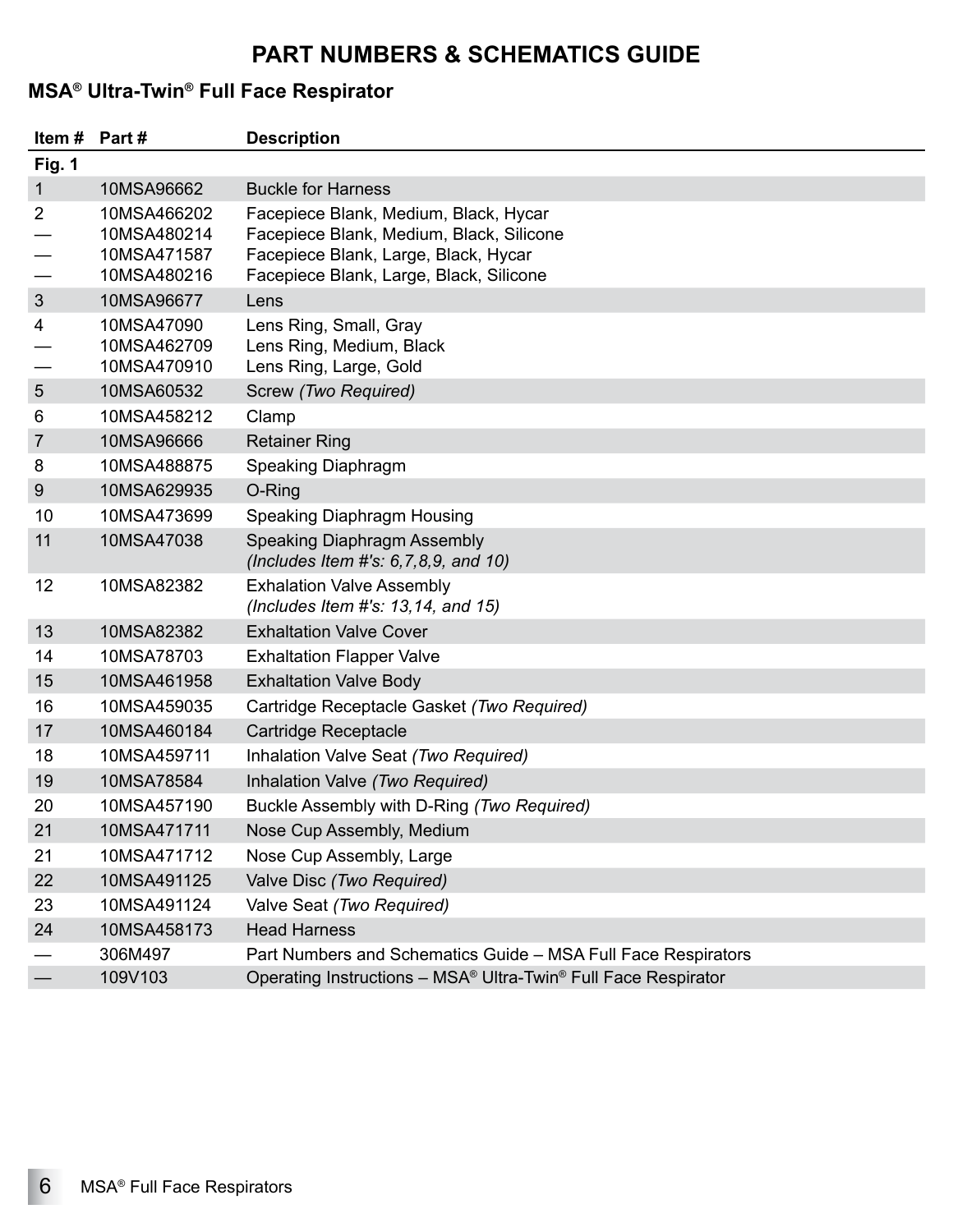### **Figure 1: MSA® Ultra-Twin® Full Face Respirator**

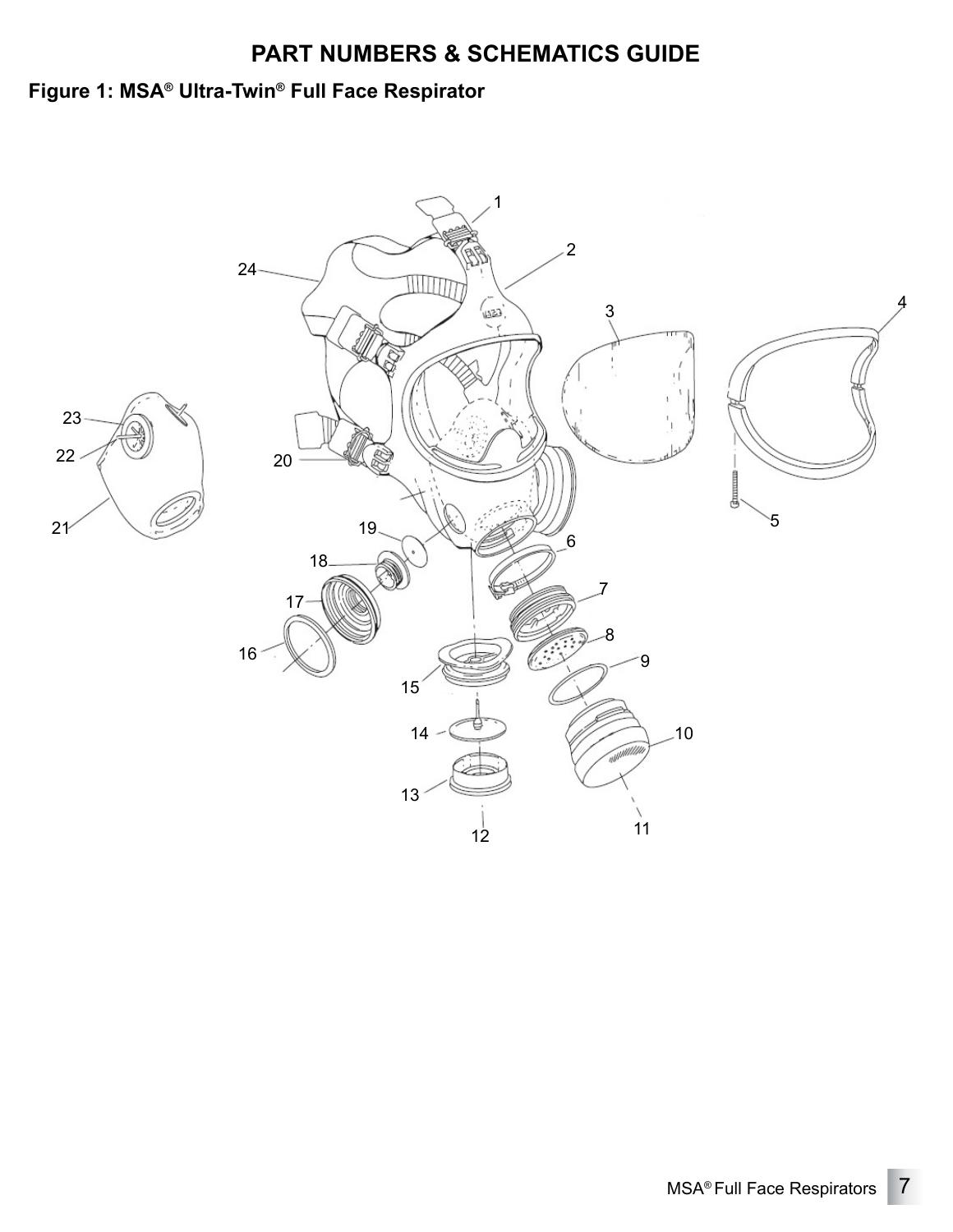### **MSA® Ultra Elite® Full Face Respirator**

| Item #         | Part #      | <b>Description</b>                                                                      |
|----------------|-------------|-----------------------------------------------------------------------------------------|
| <b>Fig. 2</b>  |             |                                                                                         |
| 1              | 10MSA804830 | <b>Rubber Harness with Buckles</b>                                                      |
| $\overline{2}$ | 10MSA805015 | E-Z Don Harness, Medium with Buckles                                                    |
|                | 10MSA805017 | E-Z Don Harness, Large with Buckles                                                     |
| 3              | 10MSA804807 | Buckle Assembly with D-Ring                                                             |
| 4              | 10MSA490138 | Faceblank, Medium, Hycar                                                                |
|                | 10MSA491039 | Faceblank, Large, Hycar                                                                 |
|                | 10MSA491387 | Faceblank, Medium, Silicone                                                             |
|                | 10MSA491389 | Faceblank, Large, Silicone                                                              |
| 5              | 10MSA804808 | Speaking Diaphragm Retainer                                                             |
| 6              | 10MSA804810 | <b>Component Housing</b>                                                                |
| $\overline{7}$ | 10MSA804832 | <b>Exhalation Valve</b>                                                                 |
| 8              | 10MSA804831 | Door, Component Housing                                                                 |
| 9              | 10MSA804821 | Component Housing Screw (Two Required)                                                  |
| 10             | 10MSA804820 | Cover, Component Housing                                                                |
| 11             | 10MSA804809 | Speaking Diaphragm                                                                      |
| 12             | 10MSA805011 | <b>Valve Spider</b>                                                                     |
| 13             | 10MSA804813 | <b>Inlet Disc</b>                                                                       |
| 14             | 10MSA804809 | Speaking Diaphragm                                                                      |
| 15             | 10MSA804805 | Lower Lens Ring                                                                         |
| 16             | 10MSA804804 | <b>Upper Lens Ring</b>                                                                  |
| 17             | 10MSA804806 | Lens Ring Screw                                                                         |
| 18             | 10MSA805019 | Lens Hardcoat                                                                           |
| 19             | 10MSA804828 | Buckle Assembly (Three Required)                                                        |
|                | 306M497     | Part Numbers and Schematics Guide - MSA® Full Face Respirators                          |
|                | 109V104     | Operating Instructions - MSA <sup>®</sup> Ultra Elite <sup>®</sup> Full Face Respirator |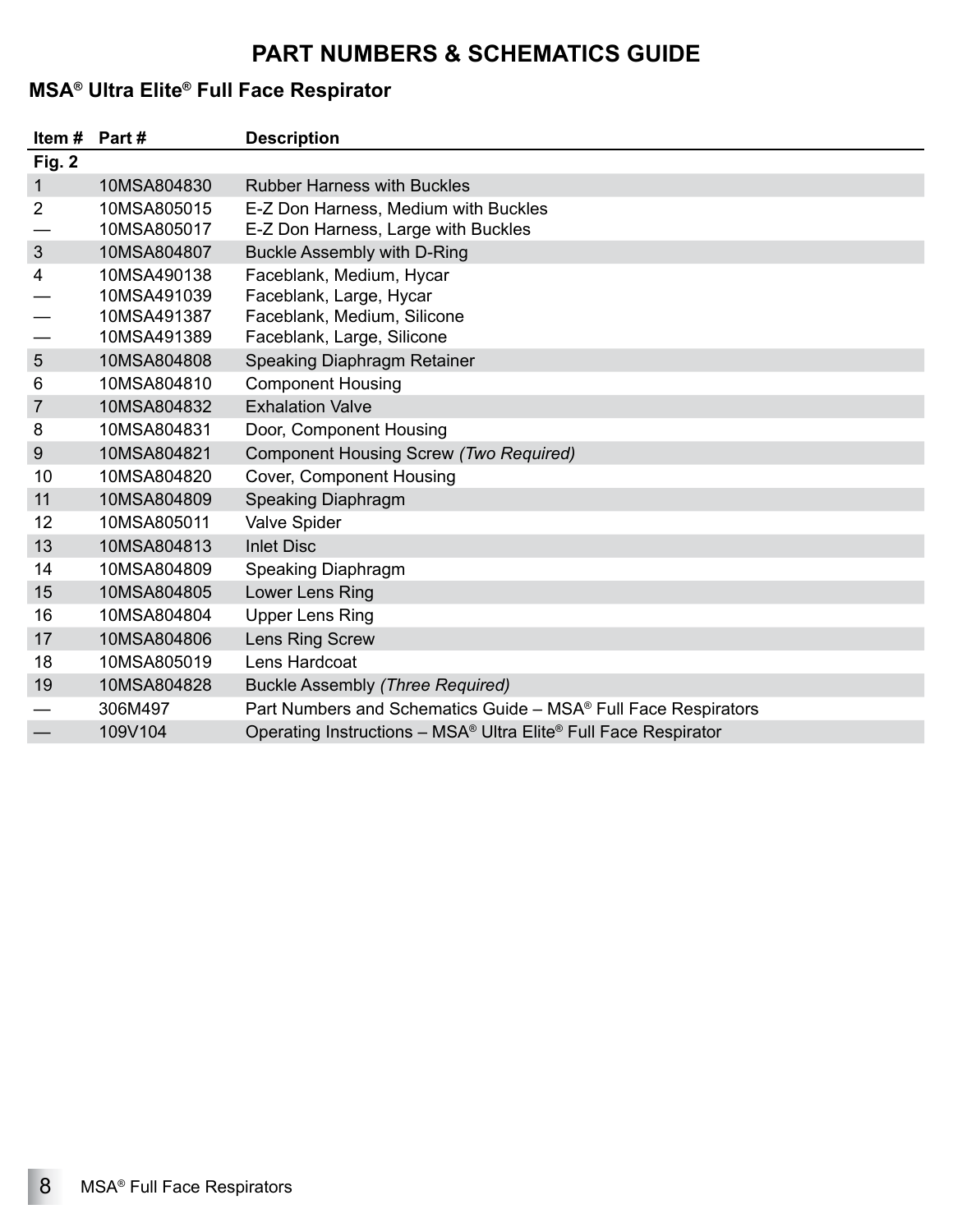# **Figure 2: MSA® Ultra Elite® Full Face Respirator**

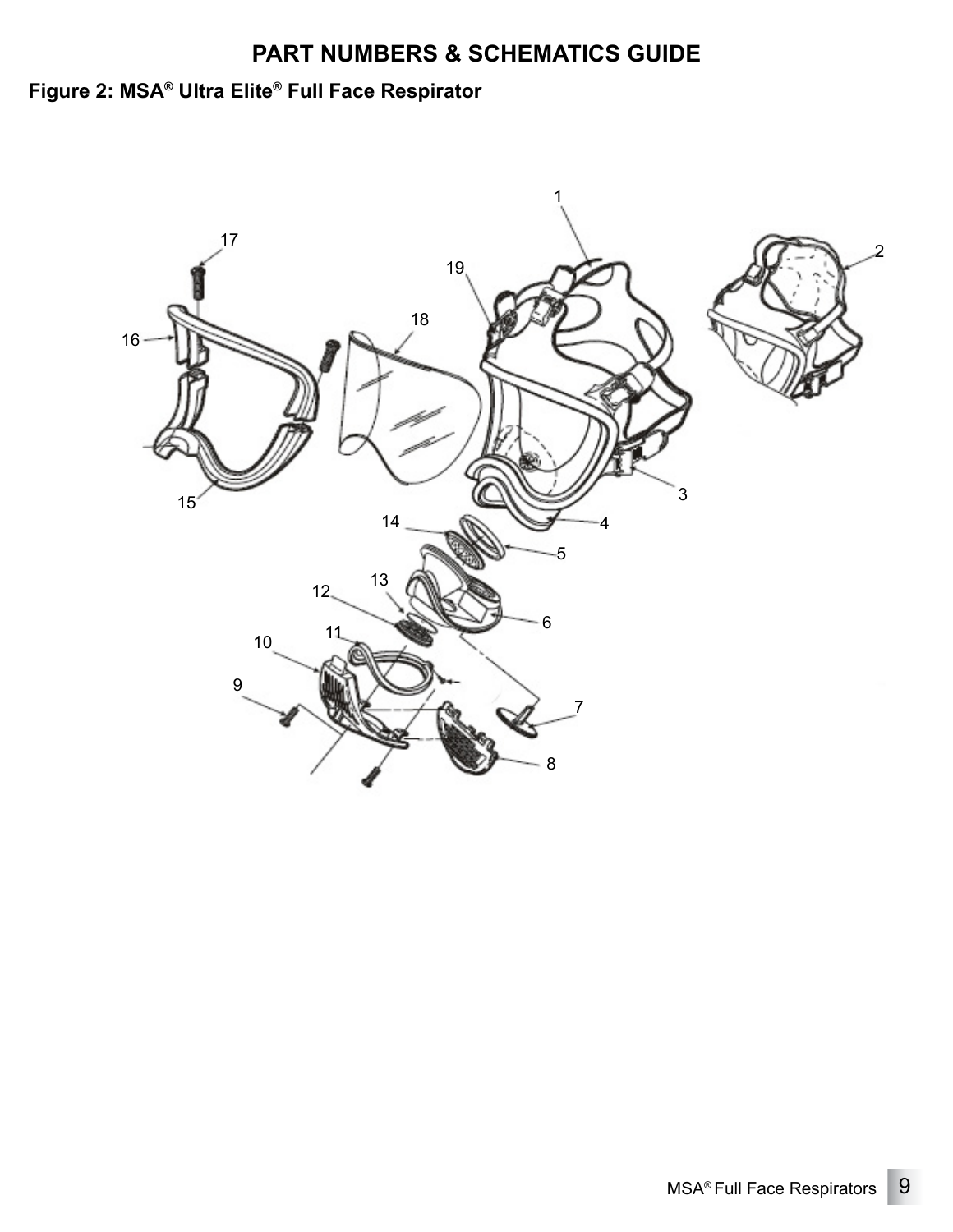|  |                               | <b>MSA<sup>®</sup> ADVANTAGE<sup>®</sup> 200 LS HALF FACE RESPIRATOR</b> |           |            |          |
|--|-------------------------------|--------------------------------------------------------------------------|-----------|------------|----------|
|  | <b>Part</b><br><b>Numbers</b> | Size                                                                     | Face Mask | Neck Style | U.O.M.   |
|  | 10MSA815448                   | Small                                                                    | Half      | Single     | One Each |
|  | 10MSA815444                   | Medium                                                                   | Half      | Single     | One Each |
|  | 10MSA815452                   | Large                                                                    | Half      | Single     | One Each |
|  | 10MSA815696                   | Small                                                                    | Half      | 2-Piece    | One Each |
|  | 10MSA815692                   | Medium                                                                   | Half      | 2-Piece    | One Each |
|  | 10MSA815700                   | Large                                                                    | Half      | 2-Piece    | One Each |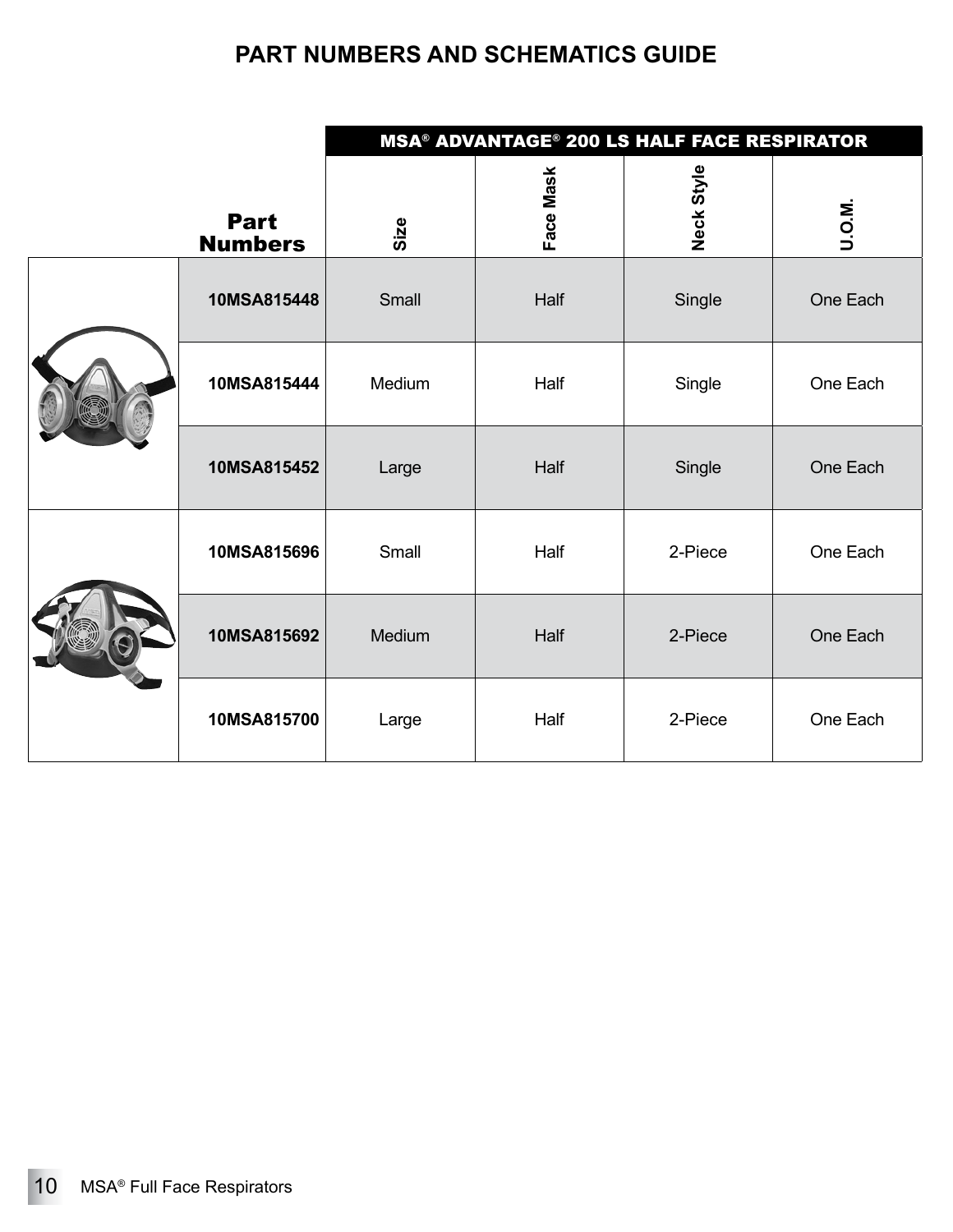|                               | <b>MSA<sup>®</sup> ADVANTAGE<sup>®</sup> 200 LS RESPIRATOR CARTRIDGES &amp; FILTERS</b>                                                        |                                             |            |  |
|-------------------------------|------------------------------------------------------------------------------------------------------------------------------------------------|---------------------------------------------|------------|--|
| <b>Part</b><br><b>Numbers</b> | Description                                                                                                                                    | Color                                       | U.O.M.     |  |
| 10MSA815362                   | Organic Vapor Cartridge with<br>P100 Particulate Filter                                                                                        | <b>Pink and Black Label</b>                 | 6/Package  |  |
| 10MSA815364                   | Organic Vapor, Chlorine, Sulfur<br>Dioxide, Chlorine Dioxide, Hydrogen<br>Chloride, Hydrogen Sulfide Cartridge<br>with P100 Particulate Filter | Pink and Yellow<br>Label                    | 6/Package  |  |
| 10MSA815365                   | Ammonia and Methylamine Cartridge<br>with P100 Particulate Filter                                                                              | <b>Pink and Green</b><br>Label              | 6/Package  |  |
| 10MSA815366                   | Multi-Purpose Cartridge<br>with P100 Particulate Filter                                                                                        | Pink and Olive Label                        | 6/Package  |  |
| 10MSA815355                   | Organic Vapor Cartridge                                                                                                                        | <b>Black Lid with</b><br><b>Black Label</b> | 10/Package |  |
| 10MSA815369                   | P100 Particulate Filter                                                                                                                        | Pink Lid                                    | 10/Package |  |
| 10MSA815394                   | N95 Particulate Filter and Cover                                                                                                               | White                                       | 10/Package |  |
| 10MSA815397                   | R95 Snap-On Filter and Cover                                                                                                                   | White and Black                             | 20/Package |  |

*101V498 – Flyer – MSA® Advantage® Respirator Cartridge and Filter Reference Chart*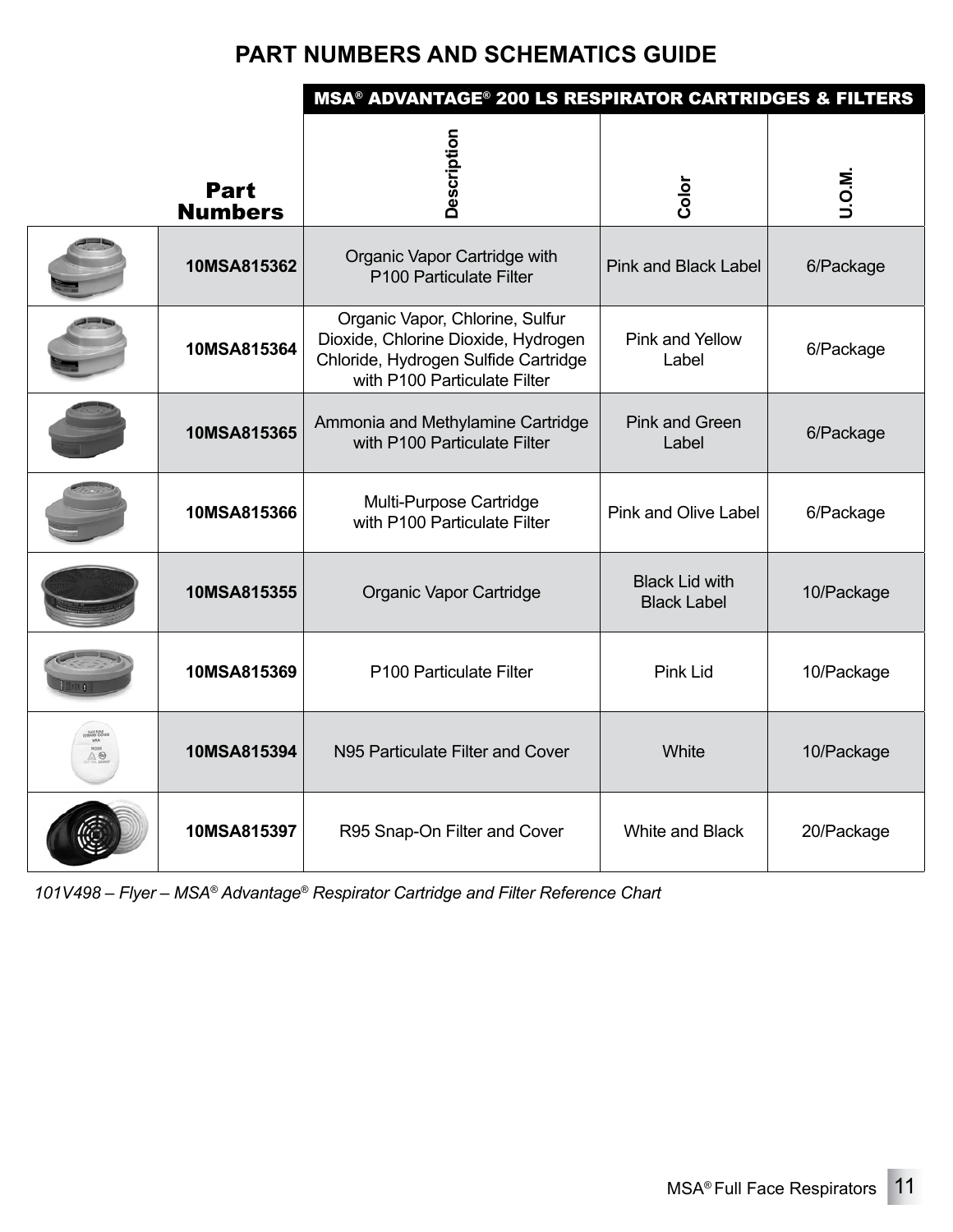### **OPTIONAL ACCESSORIES**

|                               | <b>ALCOHOL WIPES</b>                   |                |                                          |               |
|-------------------------------|----------------------------------------|----------------|------------------------------------------|---------------|
| <b>Part</b><br><b>Numbers</b> | <b>Brand</b>                           | Size           | Description                              | U.O.M.        |
| 303M430071                    | <b>Big Ones</b>                        | 8" x 11"       | <b>Individually</b><br>wrapped           | 50 Wipes/Box  |
| 303M430073                    | Procare                                | $5" \times 8"$ | Individually<br>wrapped                  | 100 Wipes/Box |
| 303M504                       | 3M™                                    | 8" x 10"       | Individually<br>wrapped,<br>Alcohol-Free | 100 Wipes/Box |
| 303M660034                    | PDI <sup>®</sup> Sani-Dex <sup>®</sup> | 6" x 7.5"      | Individually<br>wrapped                  | 100 Wipes/Box |

|                               | FIT TESTING                               |              |                                              |                |
|-------------------------------|-------------------------------------------|--------------|----------------------------------------------|----------------|
| <b>Part</b><br><b>Numbers</b> | Description                               | Manufacturer | Contents                                     | U.O.M.         |
| 303MFT10                      | <b>Qualitative Fit</b><br><b>Test Kit</b> | <b>3M™</b>   | FT-11, FT-12,<br>FT-14, FT-15,<br>$FT-13(2)$ | One Kit        |
| 303M430090                    | Banana Oil                                | Allegro      | 10 Glass<br><b>Ampules Solution</b>          | 10 Ampules/Box |
| 303M900601                    | <b>Fit Test Adapter</b>                   | 3M™          | Adapter,<br>Connectors, Hose                 | One Kit        |
| 303MFT12                      | <b>Sweet Solution</b>                     | 3M™          | Solution                                     | 6/Case         |
| 303MF11                       | Saccharin<br>Solution                     | 3M™          | Solution                                     | 6/Case         |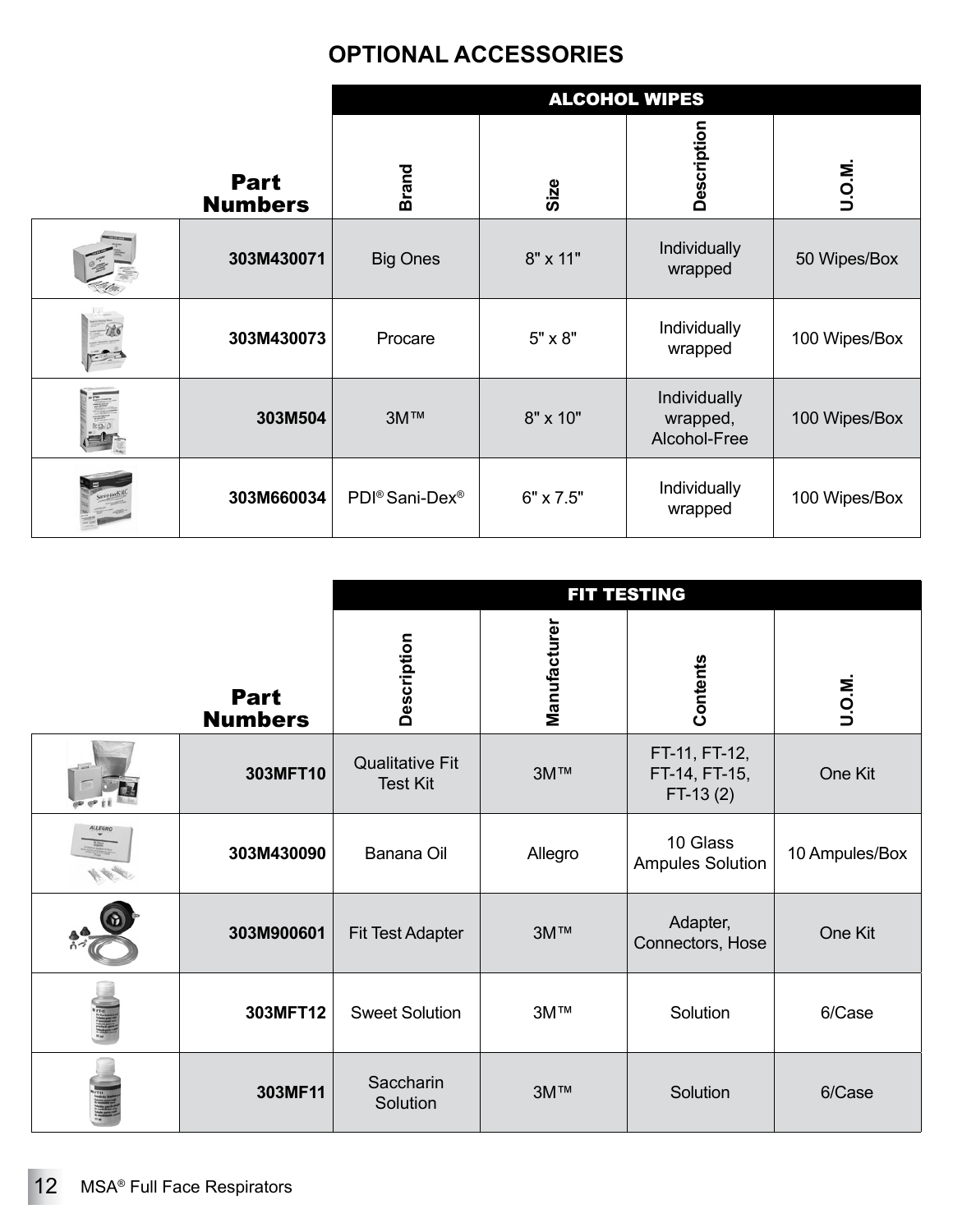#### **MAINTENANCE NOTES**

| <b>DATE</b> | <b>TYPE OF SERVICE</b> | <b>PART NUMBER</b>                     |
|-------------|------------------------|----------------------------------------|
|             |                        |                                        |
|             |                        |                                        |
|             |                        |                                        |
|             |                        |                                        |
|             |                        |                                        |
|             |                        |                                        |
|             |                        |                                        |
|             |                        |                                        |
|             |                        |                                        |
|             |                        |                                        |
|             |                        |                                        |
|             |                        |                                        |
|             |                        |                                        |
|             |                        |                                        |
|             |                        |                                        |
|             |                        |                                        |
|             |                        |                                        |
|             |                        |                                        |
|             |                        |                                        |
|             |                        |                                        |
|             |                        |                                        |
|             |                        |                                        |
|             |                        |                                        |
|             |                        |                                        |
|             |                        | -                                      |
|             |                        | —                                      |
|             |                        |                                        |
|             |                        | - -                                    |
|             |                        |                                        |
|             |                        |                                        |
|             |                        | $\overline{\phantom{a}}$<br><u>— п</u> |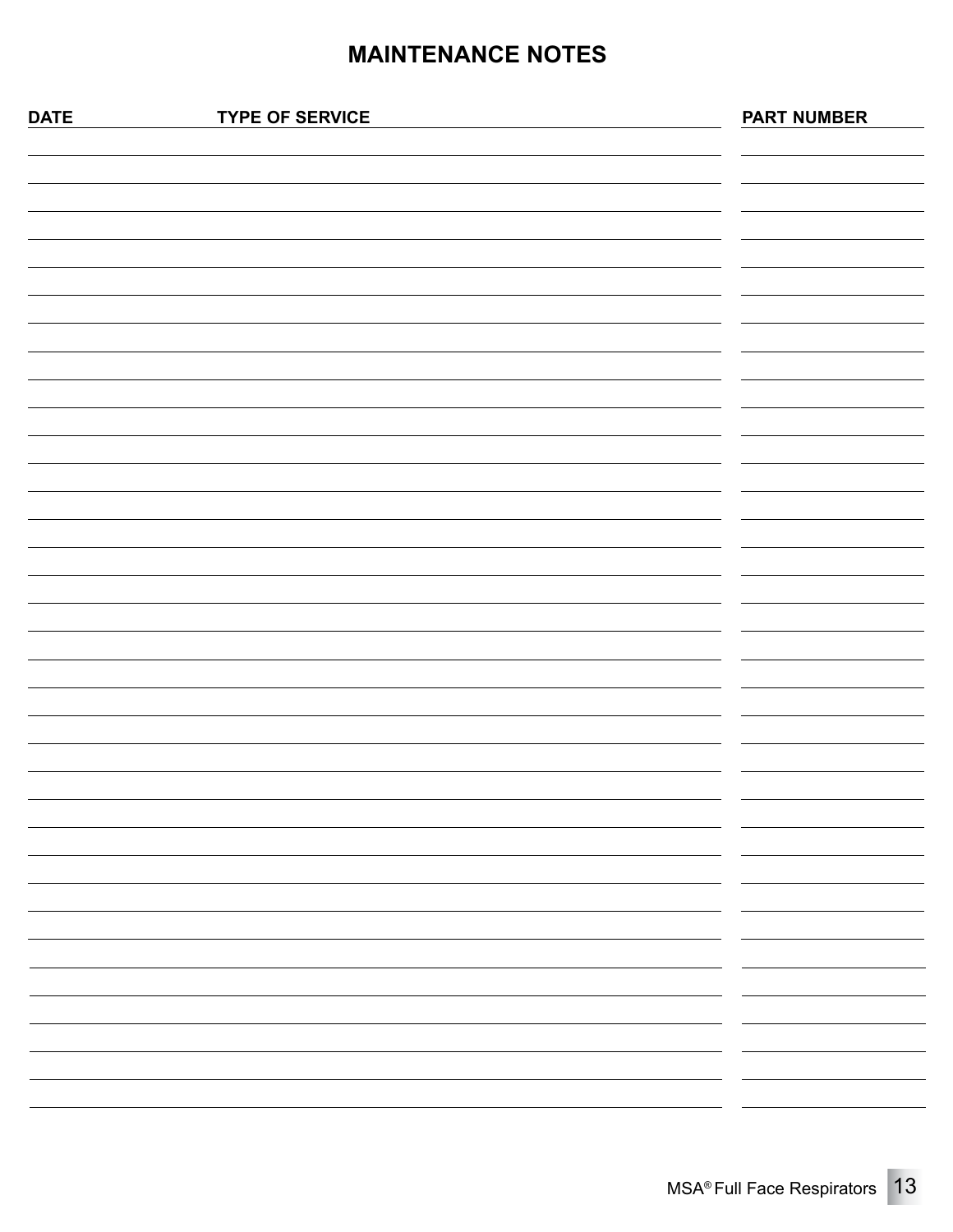### **MAINTENANCE NOTES**

| <b>DATE</b> | <b>TYPE OF SERVICE</b> | <b>PART NUMBER</b>            |
|-------------|------------------------|-------------------------------|
|             |                        |                               |
|             |                        |                               |
|             |                        |                               |
|             |                        |                               |
|             |                        |                               |
|             |                        |                               |
|             |                        |                               |
|             |                        |                               |
|             |                        |                               |
|             |                        |                               |
|             |                        |                               |
|             |                        |                               |
|             |                        |                               |
|             |                        |                               |
|             |                        |                               |
|             |                        |                               |
|             |                        |                               |
|             |                        |                               |
|             |                        |                               |
|             |                        |                               |
|             |                        |                               |
|             |                        |                               |
|             |                        |                               |
|             |                        |                               |
|             |                        |                               |
|             |                        | $\overline{\phantom{a}}$<br>- |
|             |                        | $\overline{\phantom{a}}$<br>- |
|             |                        | $\overline{\phantom{0}}$<br>- |
|             |                        | -<br>-<br>-                   |
|             |                        | - -<br>-                      |
|             |                        |                               |
|             |                        | Ξ.                            |
|             |                        | - -                           |
|             |                        |                               |
|             |                        |                               |
|             |                        |                               |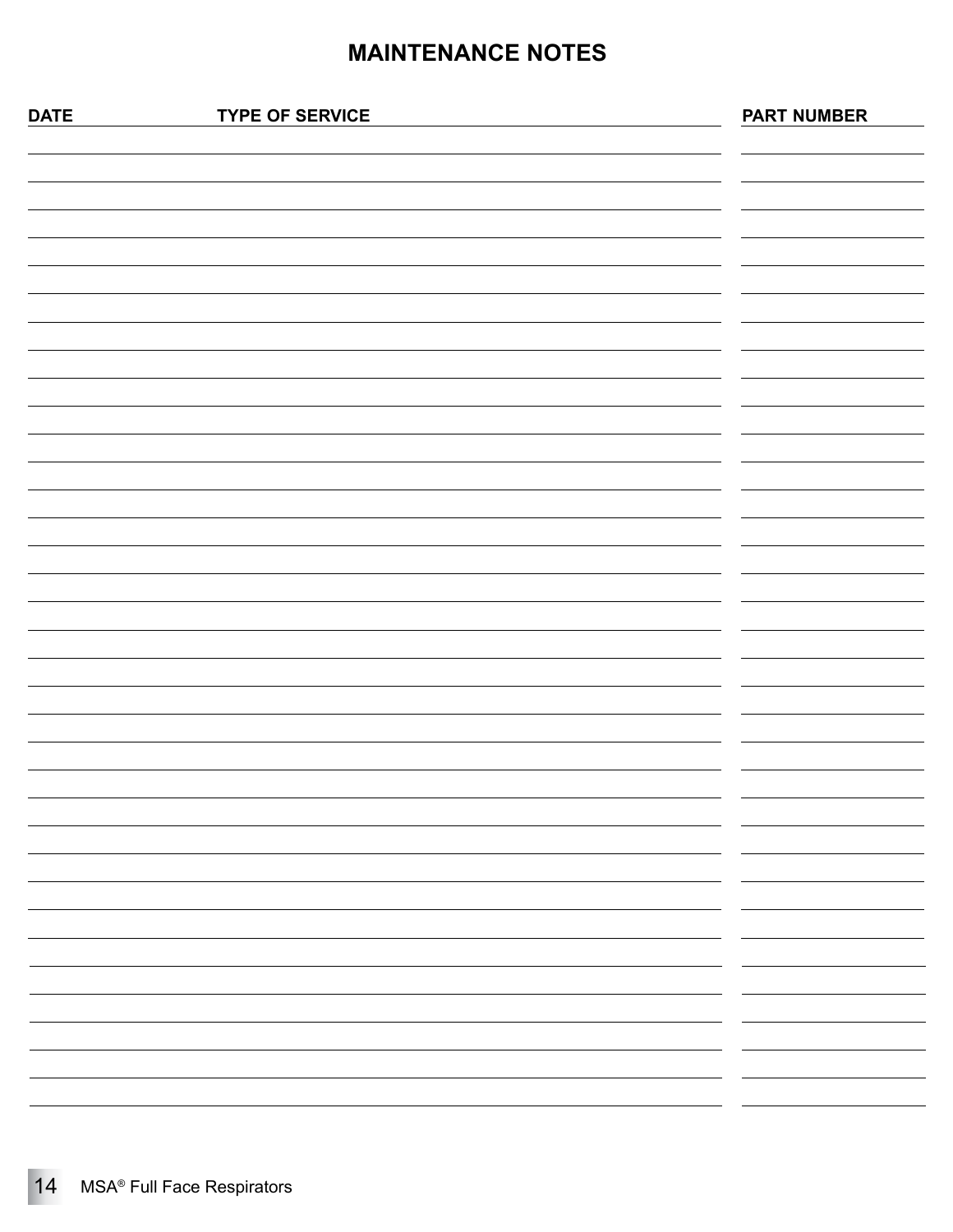#### **MAINTENANCE NOTES**

| <b>DATE</b> | <b>TYPE OF SERVICE</b> | <b>PART NUMBER</b>                     |
|-------------|------------------------|----------------------------------------|
|             |                        |                                        |
|             |                        |                                        |
|             |                        |                                        |
|             |                        |                                        |
|             |                        |                                        |
|             |                        |                                        |
|             |                        |                                        |
|             |                        |                                        |
|             |                        |                                        |
|             |                        |                                        |
|             |                        |                                        |
|             |                        |                                        |
|             |                        |                                        |
|             |                        |                                        |
|             |                        |                                        |
|             |                        |                                        |
|             |                        |                                        |
|             |                        |                                        |
|             |                        |                                        |
|             |                        |                                        |
|             |                        |                                        |
|             |                        |                                        |
|             |                        |                                        |
|             |                        |                                        |
|             |                        | -                                      |
|             |                        | —                                      |
|             |                        |                                        |
|             |                        | - -                                    |
|             |                        |                                        |
|             |                        |                                        |
|             |                        | $\overline{\phantom{a}}$<br><u>— п</u> |